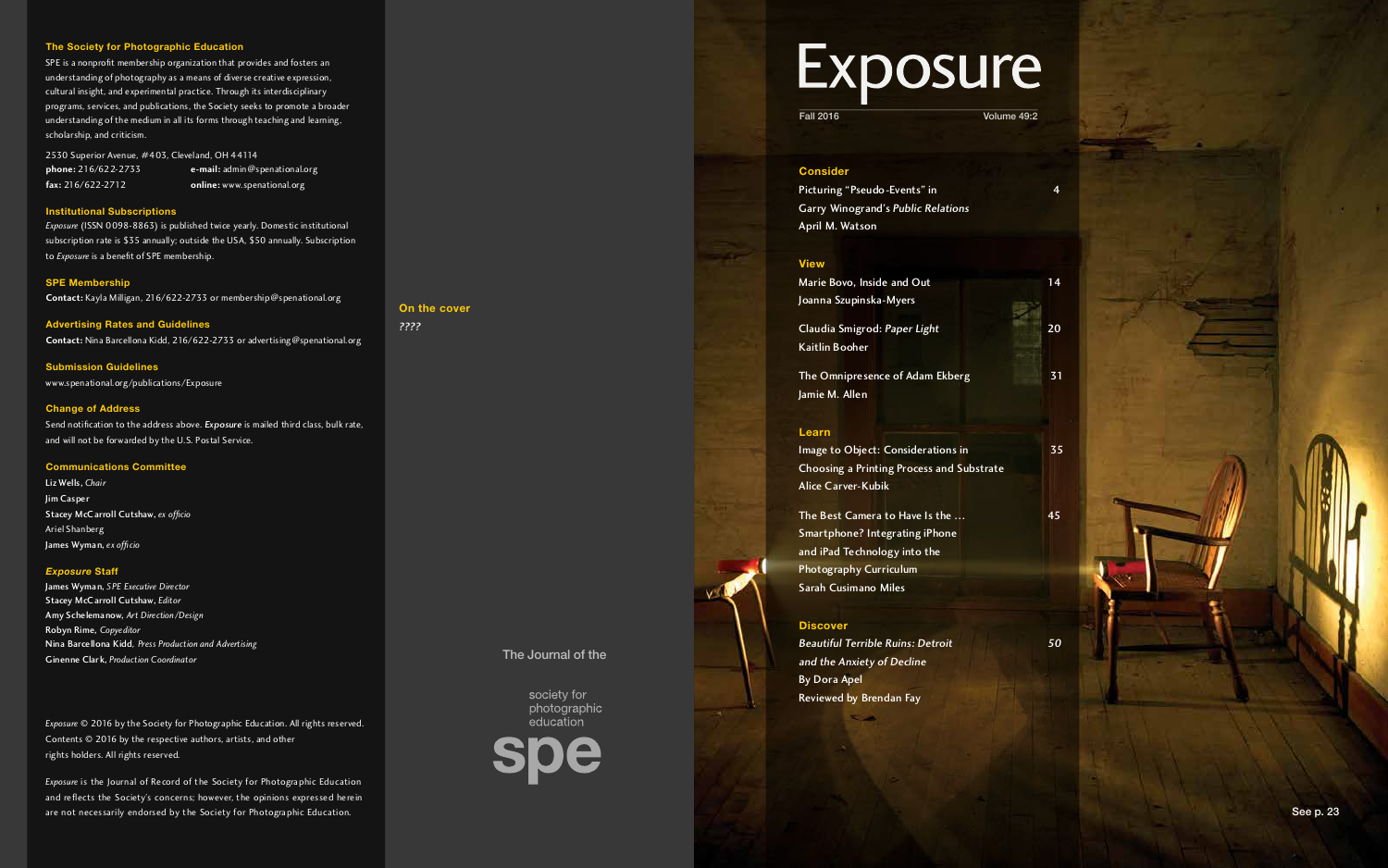Jamie M. Allen

## The Ommpresence of Adam Ekberg

Light is the means by which we visually experience the world around us. A field of flowers basking in bright sunlight may provide feelings of warmth and happiness, while a frozen lake portrays the chill and quiet of winter. A lack of light may prevent us from walking into an unfamiliar room, while the flashing neon of Las Vegas beckons us to its doors. The wavering radiance of a fire, the dim illumination of a flashlight, and the gentle glow of a candle all evoke specific feelings and physical properties. Light has a dual nature as physical thing and sensual experience, but it is a key element: without it, we could not visually experience the world around us. Light becomes the element that, through subtle manipulation, can turn an everyday space into a dreamlike and fantastical stage. Adam Ekberg's surreal photographic worlds are anchored by his masterful manipulation of light as both agent and metaphor.

*Figure 1. Adam Ekberg,* Paper Airplane Figure 1. Adam Ekberg, Paper Airplane, 2014, archival pigment print, various dimensions. *Courtesy of the artist and ClampArt, New York*

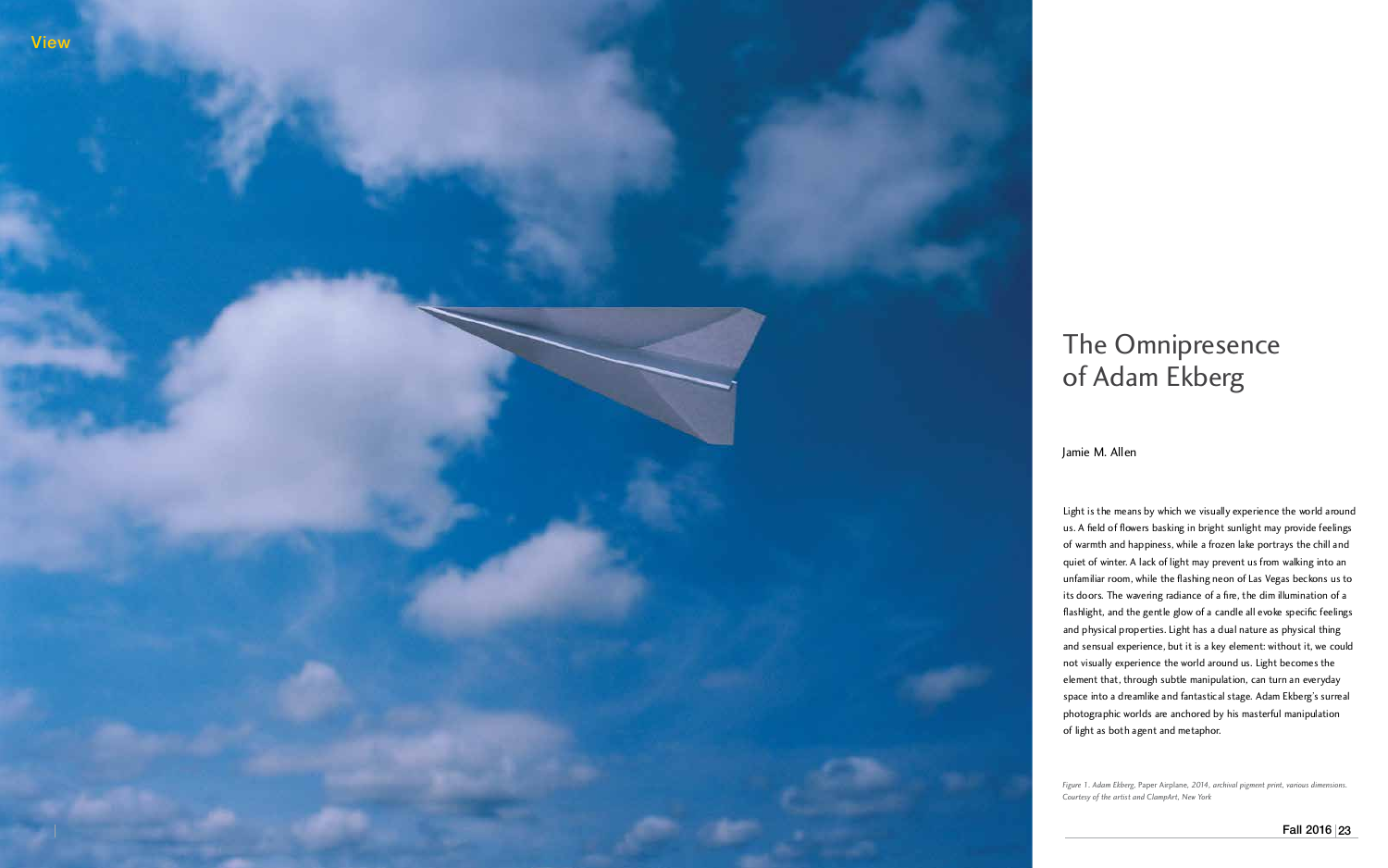we are in suspended disbelief, as if it is perfectly ordinary for that object to be floating among the clouds. Yet the presence of someone just outside our view becomes apparent, and we are forced to contemplate how this image came into being: idea, plan, experimentation, countless flights of this and similar planes, luck, and then, the decisive moment captured.

In one of his most recent images, Ekberg hurries a frozen lake into spring by literally fanning the flames of a fire (Figure 2). The fan's action is palpable as it blows the blaze, compressing it to

Adam Ekberg's photographs use light in all of these ways, as is revealed with a careful reading of his recent book *The Life of Small Things* (Waltz Books, 2015). As the most vital element in Ekberg's photographic language, light is employed as a material agent to show a mysterious and playful world where everyday objects take on life, and Ekberg's own omnipresence is a constant reminder of our ability to take action in the fleeting world around us.

In *Paper Airplane*, 2014 (Figure 1), Ekberg captures a handmade toy mid-flight as the sunlight defines each fold. For a brief moment,

*Figure 3. Adam Ekberg,* Closed System*, 2015, archival pigment print, various dimensions. Courtesy of the artist and ClampArt, New York*



By nature, photography is the record of light. It either affects photographic film and paper through photochemical processes, or it is recorded onto a digital sensor through the miracles

Photographically speaking, light can work on the photographic plane in many ways. Light can direct our sense of space, building up the dimensions of the physical world as William Henry Fox Talbot did during the earliest stages of photography. Light can create a mood and set the stage that interprets a space as Brassaï so undeniably accomplished in his series *Paris by Night*. Light can stop motion in the act of scientific observation as it did in the hands of Harold E. Edgerton. Light can record a singular pristine shape, such as a cloud in Alfred Stieglitz's *Equivalents* series. Light can exaggerate the climate of a space as seen in the *Desert Cantos* works by Richard Misrach.

*Figure 2. Adam Ekberg,* Untitled*, 2016, archival pigment print, various dimensions. Courtesy of the artist and ClampArt, New York*









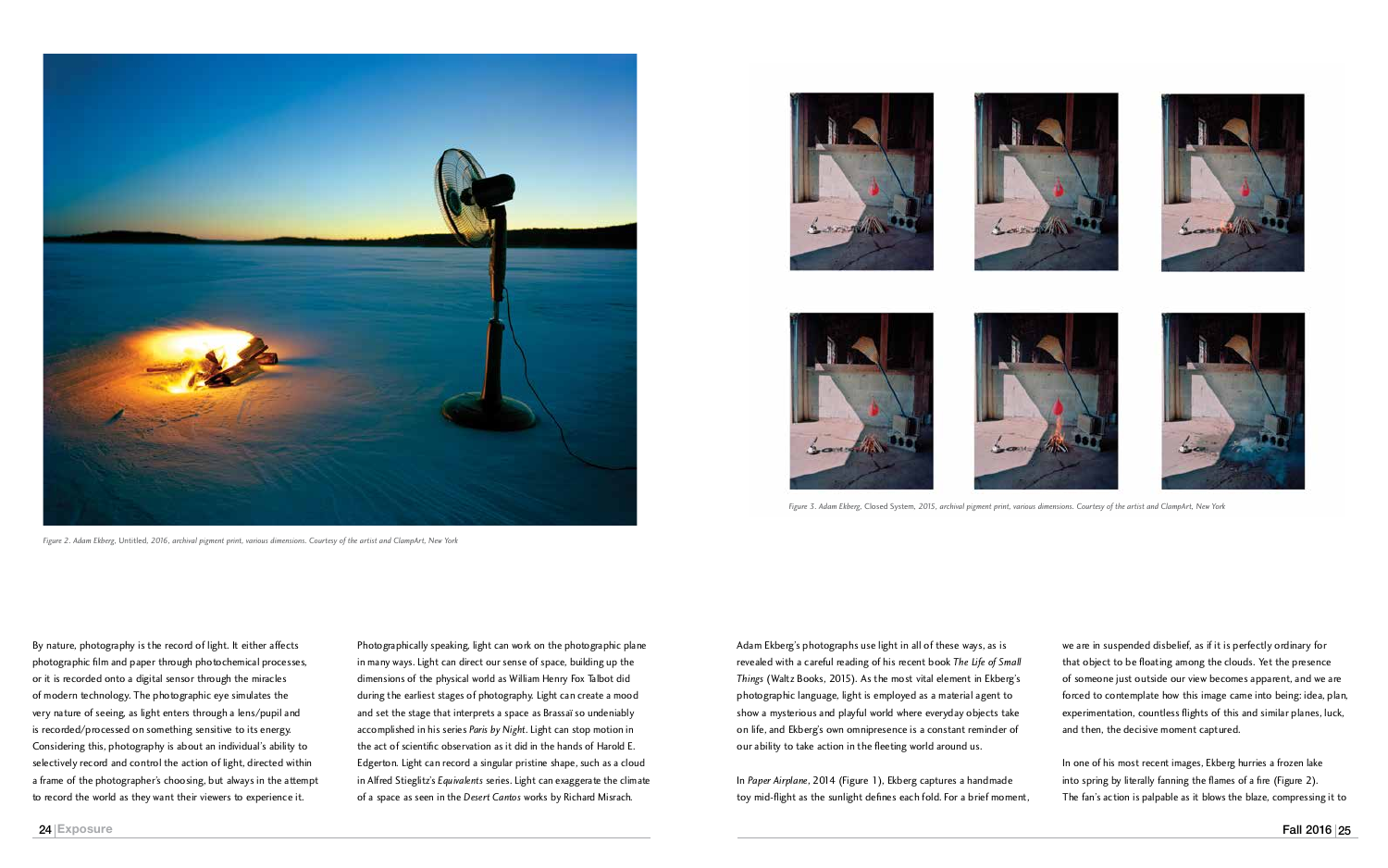performers that tumble into, across, and out of our line of vision, curiously suspended in action for eternity. Or the lawn chair caught mid-explosion (Figure 5), which just moments before sat quietly in the farm field, awaiting its fate. In these images, Ekberg, not unlike Doctor Frankenstein, gives life to lifeless objects that would typically have little sway over our emotions. By making the unlikely possible, he draws our attention to the fleeting nature of any moment, but with an undeniable, deadpan sense of humor as he shows us the most implausible occasion that could follow.

Yet there is also a somber and art historical tone in Ekberg's work. The image *Candle, Skull and Laser*, 2014 (Figure 6), combines typical

elements of vanitas paintings, a seventeenth-century Dutch genre that conveyed messages about human mortality. The photographer turns the conventional imagery on its side, as a sheep skull replaces the traditional human one and a red laser cuts through the darkness of the scene. The candle is an ephemeral and natural form of light,<br>whose time is limited. The laser, however, is manmade and thus a whose time is limited. The laser, however, is manmade and thus a symbol of endurance. The scene becomes a balance between the fleeting nature of the individual and the longevity of the human race.

In all of his photography, Ekberg has a particular ability to capture the physical and sensual natures of light, as seen, for example, in *Arrangement #1*, 2009 (Figure 7). We don't know how this



*Figure 5. Adam Ekberg,* A Lawn Chair Exploding*, 2013, archival pigment print, various dimensions. Courtesy of the artist and ClampArt, New York*

an arrow pointing to where the final action will take place. Yet, not unlike the *Animal Locomotion* photography of Eadweard Muybridge, there are inconsistencies in the scene, as the stick holding the balloon jumps from the right to the left side of the frame in the fifth image. Thus, it becomes apparent that these six images are a compilation of attempts that make up the final photographic reiteration of the experiment. Ekberg's role as creator becomes clear.

This photographically constructed scene is not unlike a row of dominoes (Figure 4), where the directionality of the light is carefully controlled, creating a string of domino-shadow-domino that forms a constant ribbon on the craggy mud. They are



Perhaps *Closed System*, 2015 (Figure 3), offers a clue to unpacking this mystery. Clearly this Rube Goldberg-inspired machine required vision and forethought, but there is more to the image than just a contraption that uses the power of the sun to ignite and extinguish a fire. The framing of the view emphasizes where the action begins on the left, and the shadows are parallel to the broom, which creates



*Figure 4. Adam Ekberg,* Dominoes*, 2015, archival pigment print, various dimensions. Courtesy of the artist and ClampArt, New York*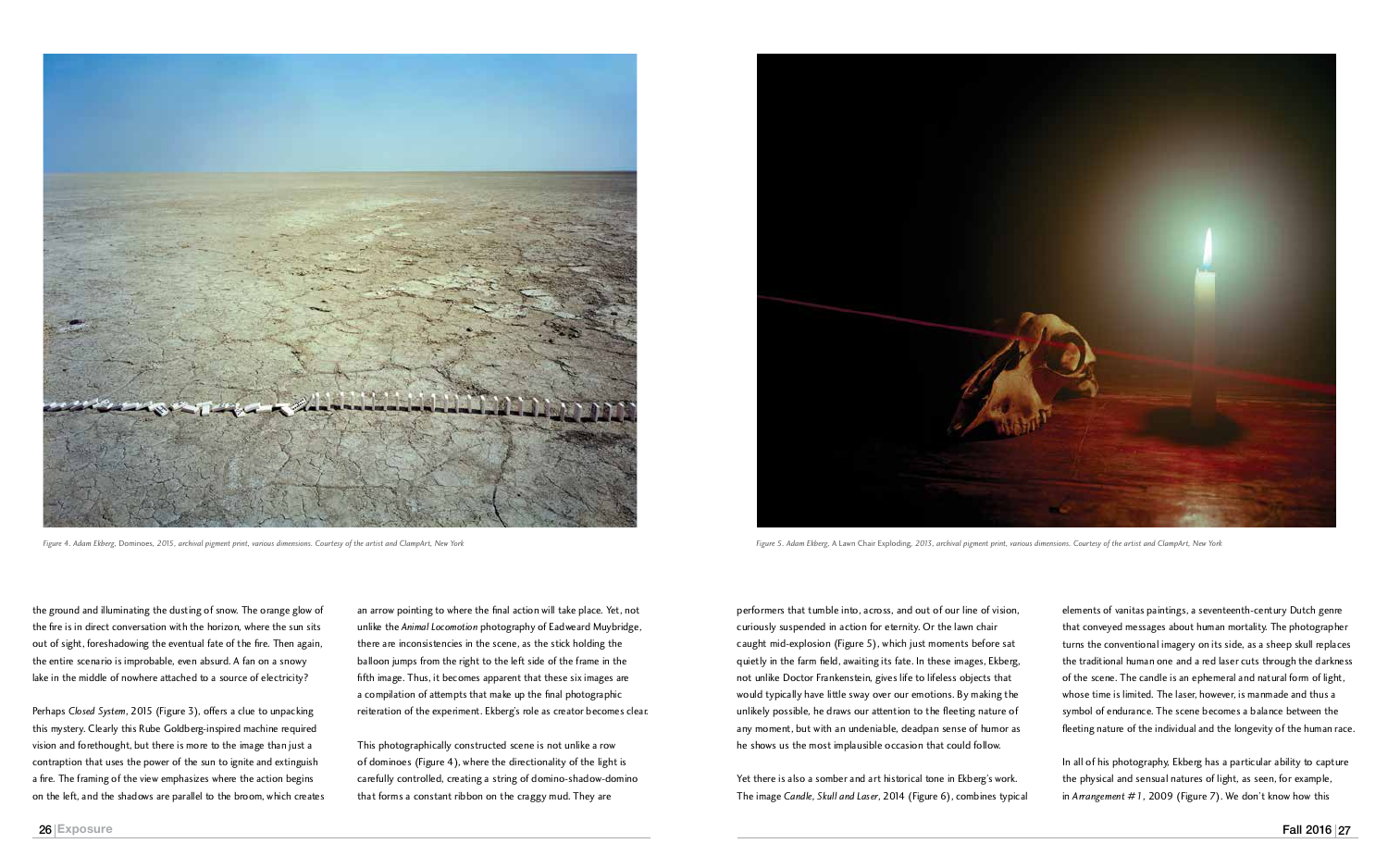be ablaze, overpowering the natural light that gently glows and fades at the horizon. Ekberg uses the physicality of the flame to entice us into the image, giving the smallest element the greatest power. Thankfully, we know that this scene was a creation of his mind and actions and that this small thing has not taken life, running rampant in an attempt to burn down the orchard.

Adam Ekberg's worlds are spaces of fact and fiction, where his photographic sense of light draws us in and leads us through his tales. From the moment that he envisions each scenario to his use of ordinary objects, Ekberg is always directing the viewer to his

presence just outside the frame and the fleetingness of the world around. With humor, he impels us to appreciate the small moments of joy that populate our everyday lives, perhaps urging us to take action on our own whims and fantasies.

*Adam Ekberg received his M.F.A. from the School of the Art Institute of Chicago. He has recently had solo exhibitions at ClampArt, New York; De Soto Gallery, Los Angeles; Thomas Robertello Gallery, Chicago; Platform Gallery, Seattle; and Fotografiska, Stockholm, Sweden. His work is in the collections of the Museum of Contemporary Photography,* 



*Figure 7. Adam Ekberg,* Arrangement #1*, 2009, archival pigment print, various dimensions. Courtesy of the artist and ClampArt, New York*

arrangement came into being, how long it will last, or if one element will win out over another. The flashlights illuminate the room and activate the space, but what happens if one battery dies first? Their unblinking luminance supplies physical evidence of the fact that they are not the only things present in the room, as lifeless chairs are turned into ominous shadows and decay becomes evident all around. Yet it is also their light that generates a sense of eerie abandonment, as there is a presence missing from view. Where is the individual who set up the scene, carefully placing the chairs, precisely pointing the beams, setting up the camera, directing the view? Their light circles us back to Ekberg, who has

created this scene, leading us down this path and purposefully removing his own physical presence from it. In this way, Ekberg as omnipresent creator is both present in and absent from the scene.

Perhaps no image brings together all of these elements (chance, animation, absurdity, humor, impermanence, presence, absence, and light) better than *An Aerosol Container in an Abandoned Peach Orchard*, 2012 (Figure 8). Here Ekberg gives life to an otherwise ordinary object. Through his actions, the can becomes dangerous and unguarded, a mechanism working against a dry landscape. There is the impression that within seconds the whole place could



*Figure 6. Adam Ekberg,* Candle, Skull and Laser*, 2014, archival pigment print, various dimensions. Courtesy of the artist and ClampArt, New York*